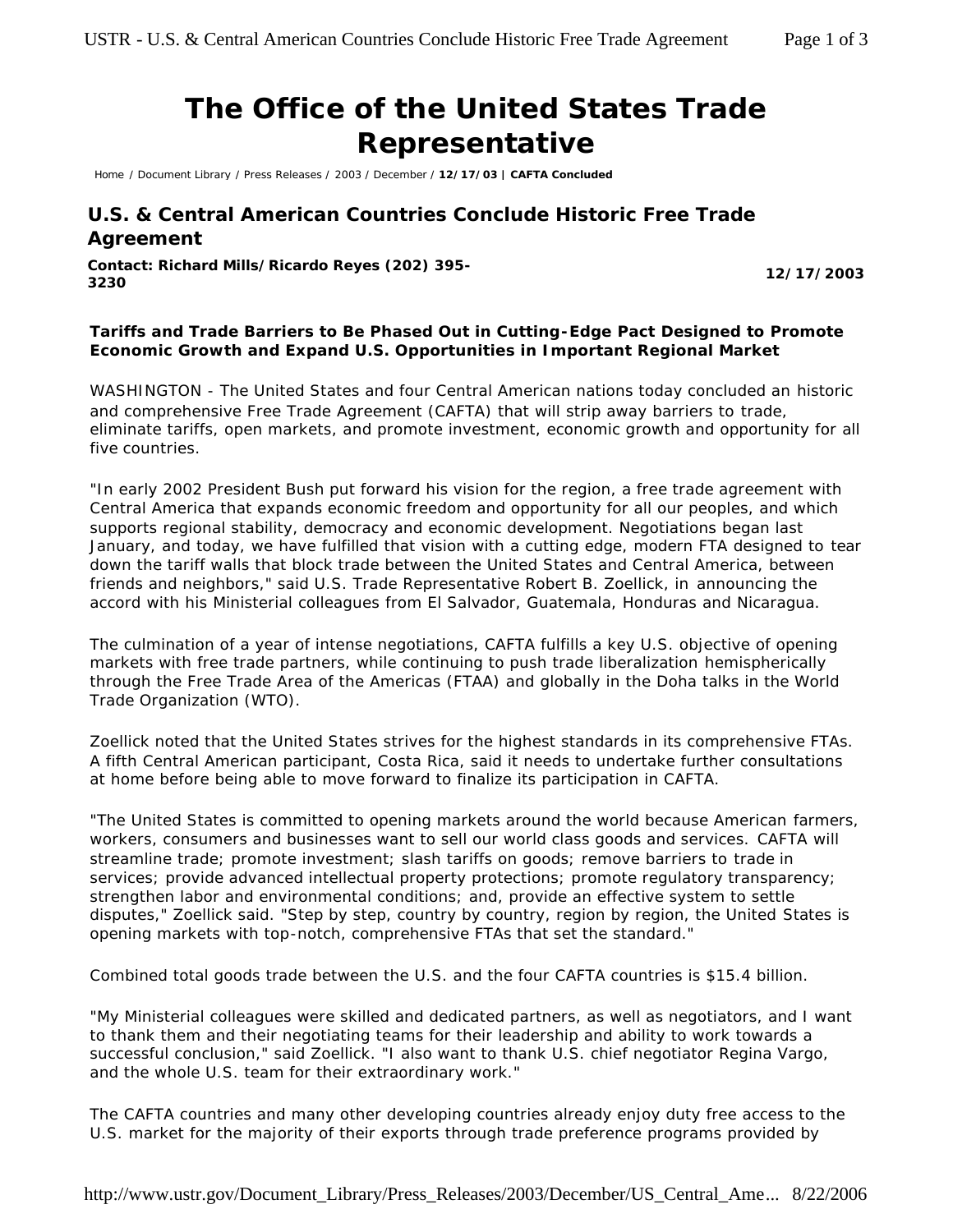Congress to promote economic development. Yet these countries often have high tariff and nontariff barriers for U.S. exports and impose restrictions on U.S. businesses. State-of-the-art free trade agreements like the CAFTA not only reduce barriers to U.S. trade, but also require important reforms of the domestic legal and business environment that are key to encouraging business development and investment. Such reforms include providing greater transparency for government actions and rule making; strengthening the rule of law; and improving the protection and enforcement of intellectual property rights.

The draft text of the agreement will be released in January. Under the Trade Act of 2002, the Administration must notify Congress at least 90 days before signing the agreement. The Administration expects to notify Congress early next year of its intent to sign the CAFTA. It will also continue to consult with Congress on the agreement to prepare the way for eventual consideration.

### **Summary:**

*New Opportunities for U.S. Workers and Manufacturers*: More than 80 percent of U.S. exports of consumer and industrial goods will become duty-free in Central America immediately, with remaining tariffs phased out over 10 years. Key U.S. export sectors will benefit, such as information technology products, agricultural and construction equipment, paper products, chemicals, and medical and scientific equipment.

*Expanded Markets for U.S. Farmers and Ranchers*: More than half of current U.S. farm exports to Central America will become duty-free immediately, including high quality cuts of beef, cotton, wheat, soybeans, key fruits and vegetables, processed food products, and wine, among others. Tariffs on most remaining U.S. farm products will be phased out within 15 years. U.S. farm products that will benefit from improved market access include pork, beef, poultry, rice, fruits and vegetables, corn, processed products and dairy products.

*Textiles and Apparel*: Textiles and apparel will be duty-free and quota-free immediately if they meet the Agreement's rule of origin, promoting new opportunities for U.S. and Central American fiber, yarn, fabric and apparel manufacturing. The agreement's benefits for textiles and apparel will be retroactive to January 1, 2004. An unprecedented provision will give duty-free benefits to some apparel made in Central America that contains certain fabrics from NAFTA partners Mexico and Canada. This provision encourages integration of the North and Central American textile industries, and is a step to prepare for an increasingly competitive global market.

*Access to Services*: The Central American countries will accord substantial market access across their entire services regime, offering new access in sectors such as telecommunications, express delivery, computer and related services, tourism, energy, transport, construction and engineering, financial services, insurance, audio/visual and entertainment, professional, environmental, and other sectors. Central American countries have agreed to change "dealer protection regimes" and loosen restrictions that lock U.S. firms into exclusive or inefficient distributor arrangements.

*A Trade Agreement for the Digital Age*: State-of-the-art protections and non-discriminatory treatment are provided for digital products such as U.S. software, music, text, and videos. Protections for U.S. patents, trademarks and trade secrets are strengthened.

*Strong Protections for Worker Rights*: Goes beyond Chile and Singapore FTAs to create a threepart strategy on worker rights that will ensure effective enforcement of domestic labor laws, establish a cooperative program to improve labor laws and enforcement, and build the capacity of Central American nations to monitor and enforce labor rights.